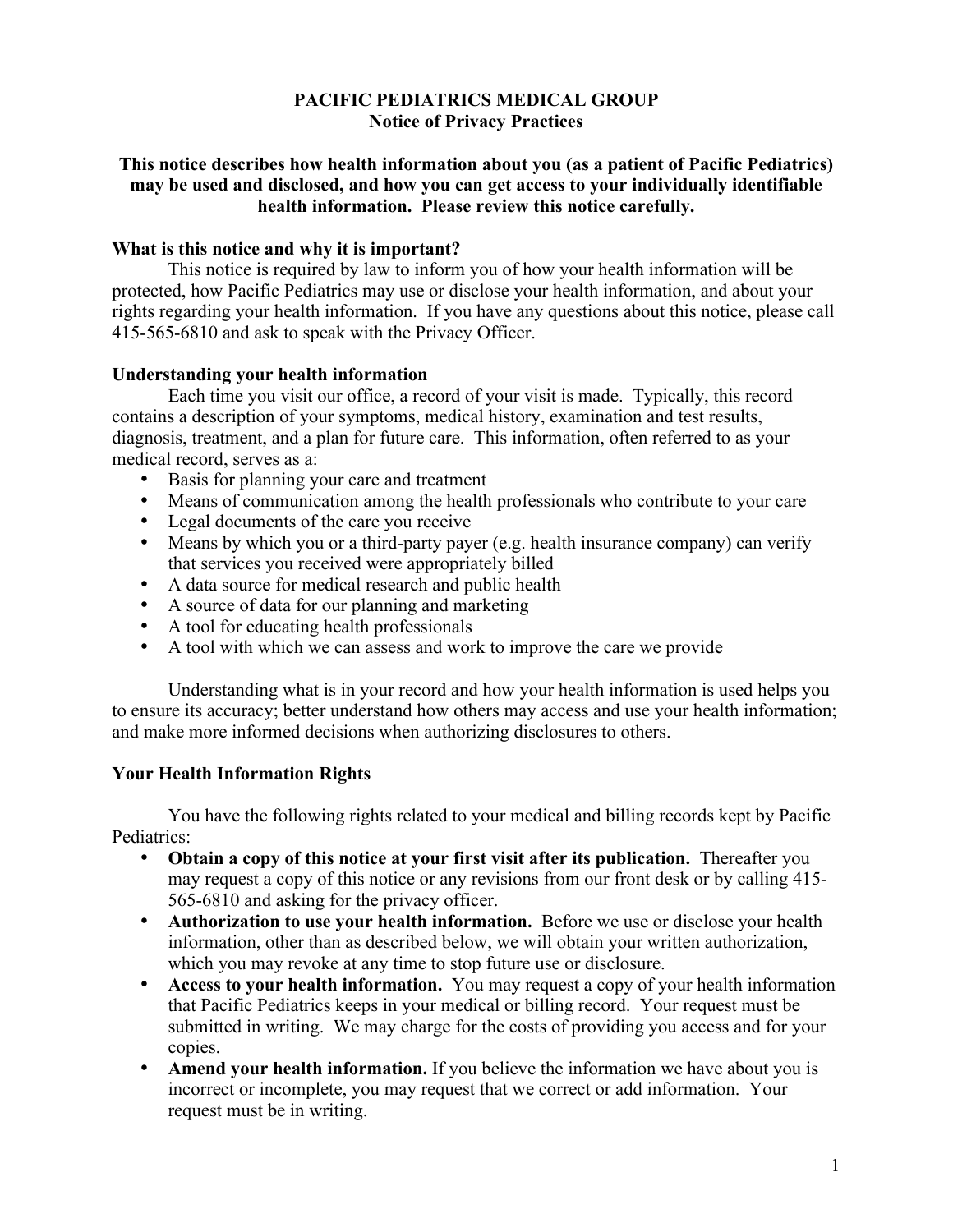- **Request confidential communication.** You may request that, when we communicate with you about your health information, we do so in a specific way (e.g. at a certain mail address or phone number). We will make every reasonable effort to agree to your request.
- **Limit our use or disclosure of your health information.** You may request in writing that we restrict the use or disclosure of your health information for treatment, payment, health care operations, or any emergency situation in order to treat your child. We will consider your request and respond, but we are not legally required to agree if we believe your request would interfere with our ability to treat your child or collect payment for our services.
- **Accounting of disclosures.** You may request a list of disclosures of your health information that we have made for reasons other than treatment, payment or health care operations. Disclosures that we make with your authorization will not be listed. We will provide one list per year free of charge, but may charge for subsequent lists in the same year.

# **Our responsibilities**

We are required by law to protect the privacy of your health information, establish policies and procedures that govern the behavior of our workforce and businesses associates, and provide this Notice about our privacy practices, and abide by the terms of this Notice.

We reserve the right to change our policies and procedures for protecting health information. When we make a significant change in how we use or disclose your health information, we will also change this Notice. The new Notice will be available at the front desk.

Except for the purposes related to your treatment, to collect payment for our services, to perform necessary business functions, or when otherwise permitted or required by law, we will not use or disclose your health information without your authorization. You have the right to revoke your authorization at any time. We are unable to take back any disclosure we have already made with your permission.

#### **Examples of disclosure for treatment, payment, and necessary business functions that we may use your health information are:**

- To **facilitate your medical treatment**. Information obtained by a nurse, physician, or other members of your healthcare team will be recorded in your record and used to determine the course of your medical treatment. Your provider may document in your record his or her expectations. Each member of your healthcare team in the office including nurses, receptionists, filers, insurance clerks or custodian of records will have access to such a record and they may record the actions they take and their observations as appropriate. We will also provide your physician, or other healthcare providers involved with your treatment with copies of various reports that should assist them in treating your child.
- To **collect payment for health care services that we provide.**
- To help us **educate medical staff, and students.**
- To **notify your family and friends about your condition.**
- To provide **appointment and miss-appointment reminder**.
- To the extend authorized by and necessary to comply with laws relating to **worker's compensation** or other similar programs established by law.
- To **public health**, legal authorities, or other healthcare agencies/registries charged with preventing or controlling disease, injury or disability.